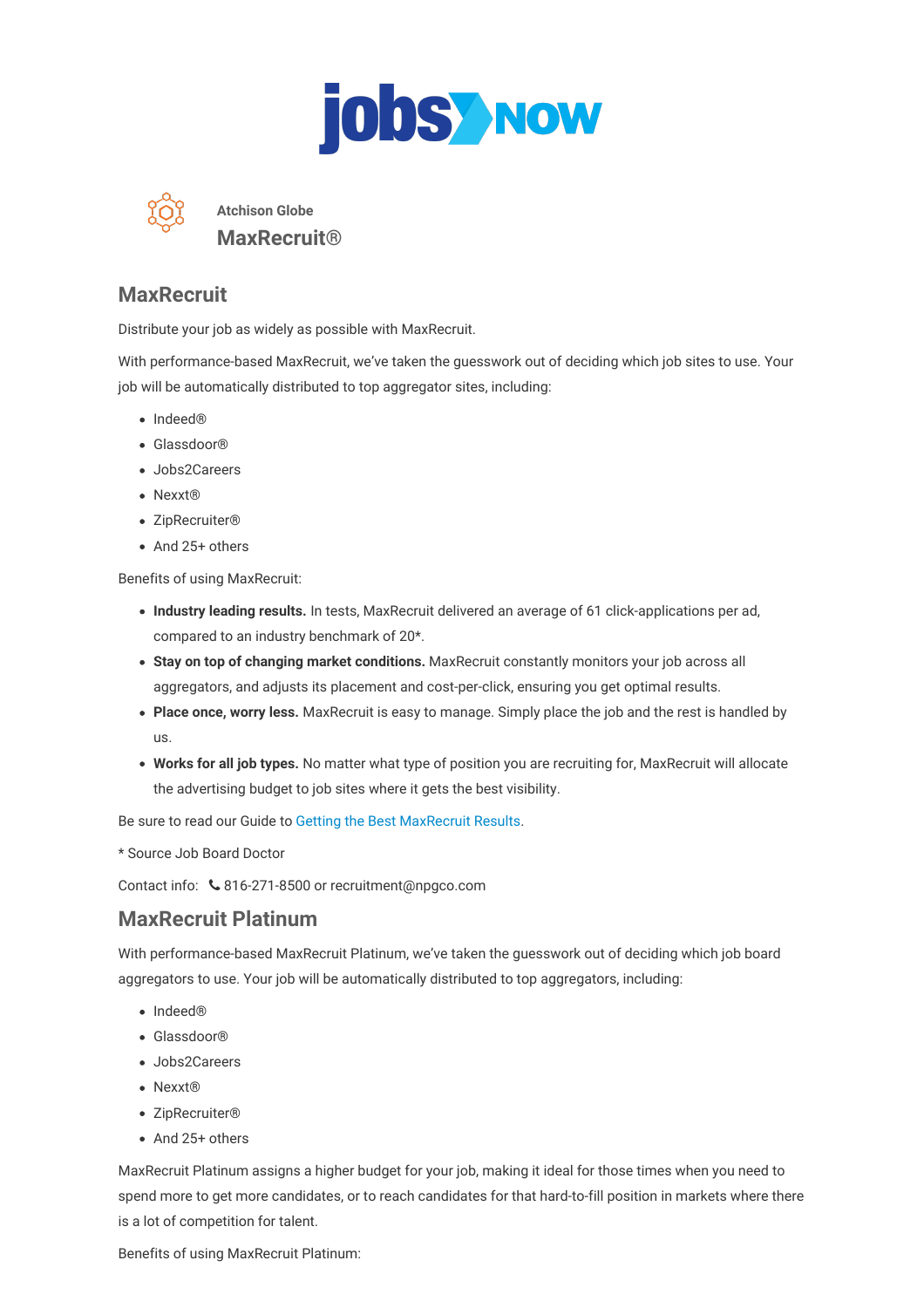- **Robust advertising budget.** With MaxRecruit Platinum, your campaign budget will be at our highest set budget, letting you increase engagement with high quality candidates.
- **Hiring in a specialty field?** MaxRecruit Platinum job postings can generate up to five times the clicks per job, compared to MaxRecruit.
- **Manage your recruiting budget for best results.** For each MaxRecruit Platinum job posting, our technology constantly monitors your job's performance across all aggregators, and adjusts its placement and cost per-click, ensuring you get optimal results.
- **Works for all job types that need wider visibility.** No matter what type of position you are recruiting for, MaxRecruit Platinum will allocate the advertising budget to job sites where it gets the best visibility.

Be sure to read our Guide to Getting the Best MaxRecruit Results. [link]

Contact info:  $\&$  816-271-8500 or recruitment@npgco.com

## **MaxRecruit Platinum Work Remote**

With performance-based MaxRecruit Platinum Work Remote, your job will be advertised in the locations with the greatest opportunity to reach relevant candidates.

We've taken the guesswork out of deciding which job board aggregators to use -- and what locations to advertise for remote or "work from home" workers. Your job will be automatically distributed to top aggregators, including:

- Indeed®
- Glassdoor®
- Jobs2Careers
- Nexxt<sup>®</sup>
- ZipRecruiter®
- And 25+ others

Our technology analyzes nationwide hiring trends, and locates metro areas that have the greatest number of relevant candidates for your job requirements. Your job will be visible in your location as well as multiple metro areas that will provide you with the best candidates.

Benefits of using MaxRecruit Platinum Work Remote:

- **Tailor-made for "work from home" / remote positions.** Many companies have embraced remote workers for certain positions, attracting a wider range of candidates than may be available locally. Our technology gives you a laser focus on the best areas to attract relevant talent.
- **Higher advertising budget.** Your campaign budget will be higher, letting you increase engagement with high quality candidates.
- **Hiring in a specialty field?** MaxRecruit Platinum Work Remote job postings can generate up to five times the clicks per job, compared to MaxRecruit.
- **Manage your recruiting budget for best results.** For each MaxRecruit Platinum Work Remote job posting, our technology constantly monitors your job's performance across all aggregators, and adjusts its placement and cost per-click, ensuring you get optimal results.
- **Works for all job types that need wider visibility.** No matter what type of position you are recruiting for, MaxRecruit Platinum Work Remote will allocate the advertising budget to job sites -- and locations -where it gets the best visibility.

Be sure to read our Guide to Getting the Best MaxRecruit Results. [link]

Contact info:  $\&$  816-271-8500 or recruitment@npgco.com

# **MaxRecruit Hourly**